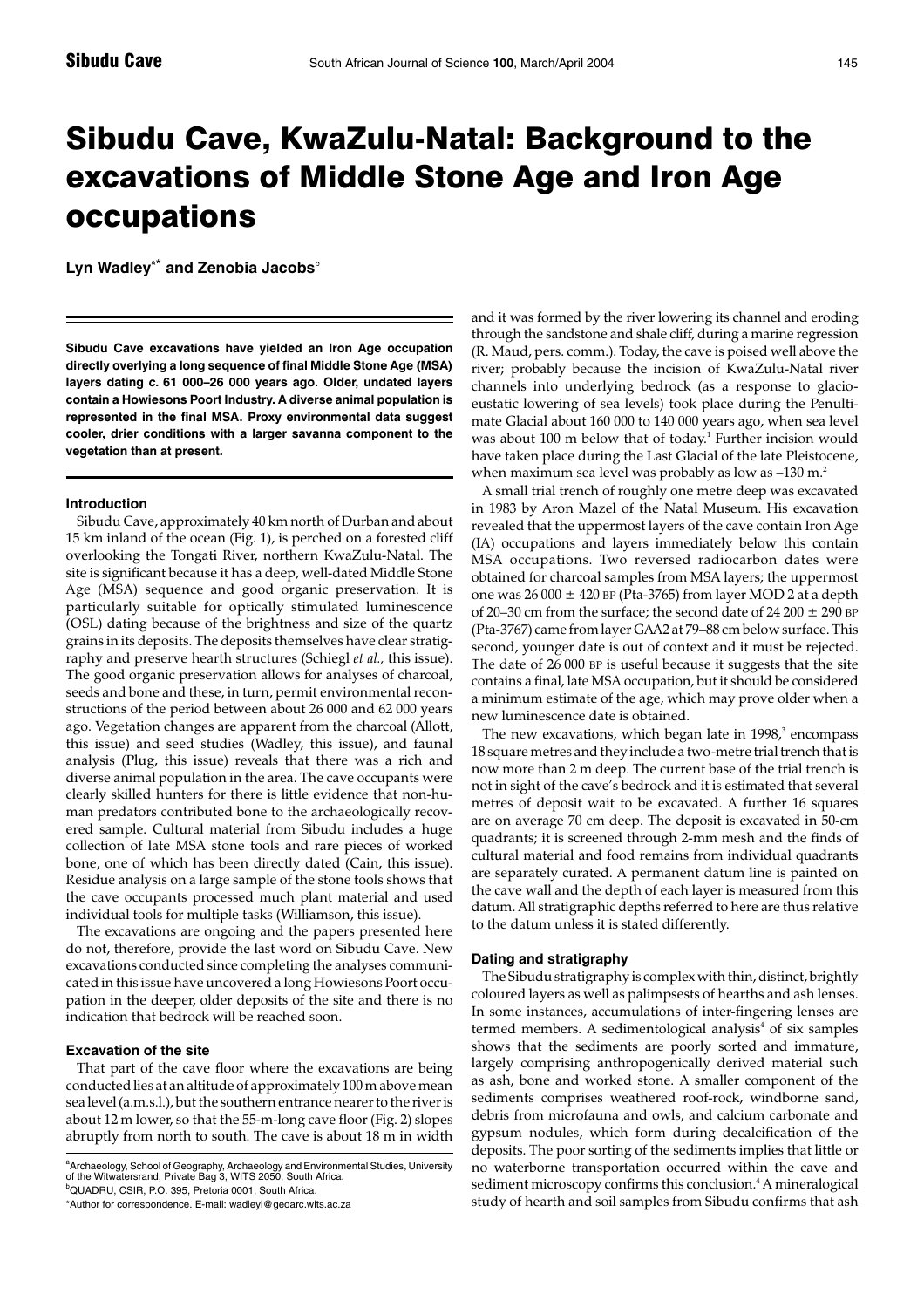

**Fig. 1**. Position of Sibudu Cave.

is a major component of not only the hearths, but also other deposits in the MSA layers studied (Schiegl *et al.,* this issue).

The stratigraphy is described here in broad, general terms to enable the reader of the collated Sibudu papers to place the various aspects of research in context. A caricature of the stratigraphy in the form of Table 1 is designed to show the possible relationship between strata in the northern and eastern parts of the excavation grid. This interpretation may alter when more detailed dating of the uppermost units is obtained. Two dating methods have been used: radiocarbon dating (<sup>14</sup>C) on charcoal samples and optically stimulated luminescence (OSL) dating of sediment samples.† The majority of the MSA of South Africa has been shown to date to beyond the effective range of <sup>14</sup>C dating. Radiocarbon dating was therefore not a suitable technique for dating of most of the MSA sequence, owing to the limited half-life of 14C. However, OSL dating has been shown to be suitable for the dating of sedimentary grains of minerals such as quartz.5 Moreover, OSL dating can be applied to sedimentary deposits substantially older than the effective range of 14C (~40 000 years), up to 200 000 years if in the right environment. The depositional age of the sediments can be determined and in an archaeological context the age of the archaeological remains can be inferred by association. Also, a combination of single aliquot and single grain analysis<sup>6,7</sup> provides the opportunity to investigate the possibility of mixing between the IA and the MSA deposits that may lead to the underestimation of age for the underlying MSA layers or the possibility of *in situ* disintegration of roof material that may result in the overestimation of age. Such an OSL dating approach was followed at Sibudu.

Below the surface sweep of the entire excavation grid there is brown silt with vegetal material (BSV) (Fig. 3). This contains Iron Age material culture items. The underlying brown sand with stones (BSS) also contains IA remains, and charcoal from a pit in square E3 has been dated to  $960 \pm 25$  BP (Pta-8015) (calibrated to 1044 [1069, 1157] 1171 AD). Several large IA pits were dug into the MSA deposits, creating a mixture of MSA and IA material culture and food waste. To avoid contamination of the MSA layers surrounding the pits, the pit contents were removed prior to the excavation of the MSA layers. No Later Stone Age (LSA) remains are present in Sibudu and it seems that a long hiatus occurred between the final MSA occupations and the first IA occupations. This hiatus is not detectable as a sterile unit in the stratigraphy. Today the surface of the cave floor is scoured by wind in late winter/early summer and similar circumstances in the past may have prevented the accumulation of sterile deposits.

The stratigraphy of the final MSA, in the eastern part of the excavation, comprising squares C2, D2, D3, E2 and E3, is different from that in the northern part of the excavation grid (Fig. 3). The first MSA layer Co, which is undated, is a coffee-coloured, sandy deposit. It overlies Bu, which is a light grey, sandy-silt with lots of tiny roof spalls. A charcoal sample from square E2 in this layer was <sup>14</sup>C dated to  $42\,300 \pm 1300$  BP (Pta-8017) and an OSL age of  $35.2 \pm 1.8$  kyr was obtained from the same layer. A thin, light-brown lens with white flecks of gypsum, LB MOD, is under Bu and over MC, which is a white ash unit that does not reach the eastern section wall and therefore does not feature in Fig. 3. Under this is Ore, which is dark-brown silt. Deep hearths, Ore 2 and PB, belong to Ore. A darker brown deposit, Cad, is below Ore in square C2. Beneath this is a small patch of orange sandy-silt, Pu.

In the northern part of the excavation grid the first MSA layer

<sup>&</sup>lt;sup>†</sup><sup>14</sup>C), radiocarbon dates on charcoal; (OSL), optically stimulated luminescence dates. In this and the following articles on Sibudu Cave, the following dating conventions are observed. BP: this means that the date was obtained by radiocarbon (14C) dating. The figure is uncalibrated and records a date before 1950, measured in radiocarbon years. kyr: this means units of a thousand years ago on an absolute time-frame, using calendar years. It is measured from the day that the sample was taken (in 2002 in the case of Sibudu). 'Years ago': this signifies years before the day when the sample was measured, as is the case with kyr. The term years ago is used when it seems more appropriate to generalize a date or range of dates than to quote an absolute figure.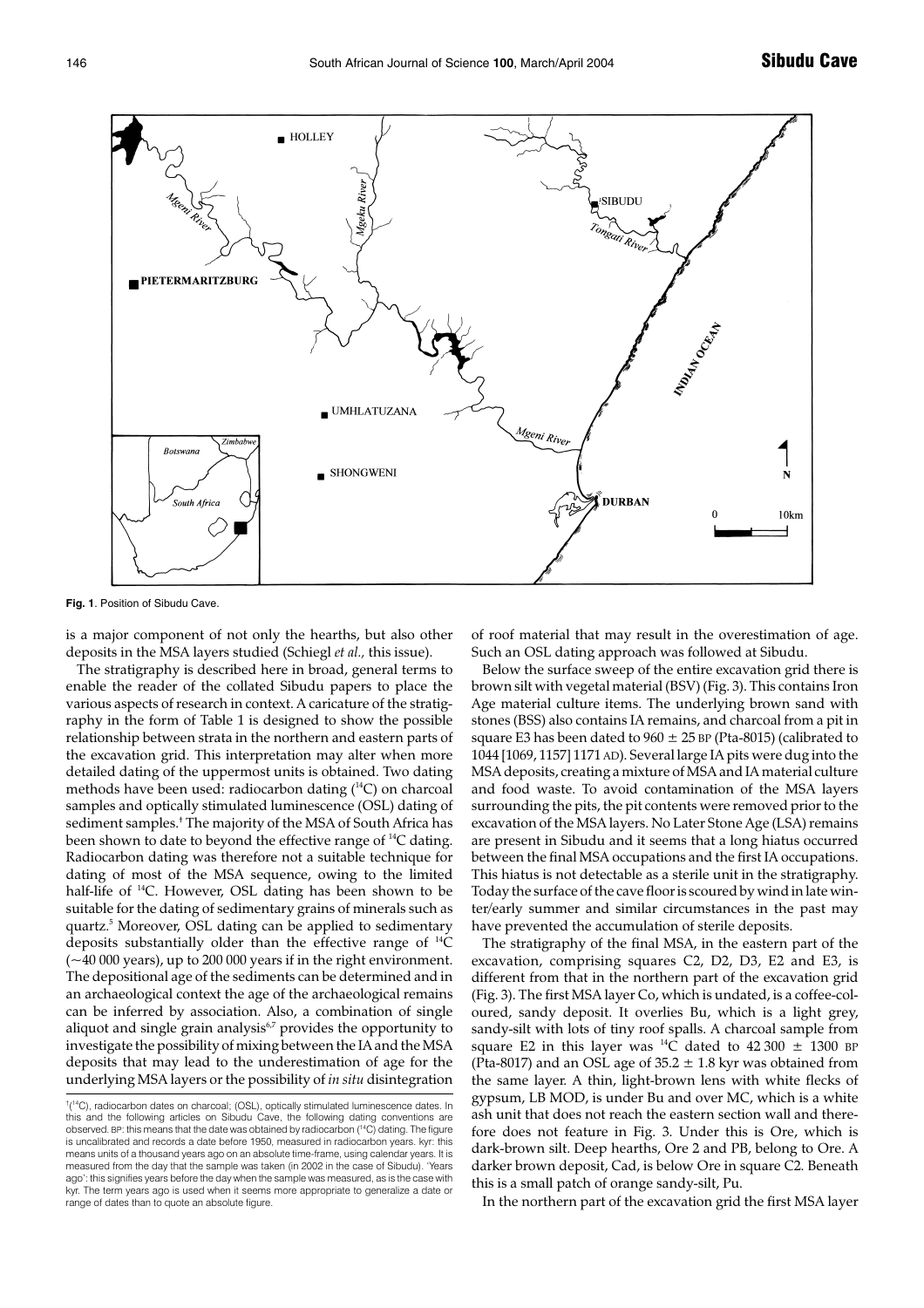

**Fig. 2**. Plan of Sibudu Cave.

below the Iron Age occupations is MOD, a mottled brown, silty-sand with flecks of white ash, gypsum and charcoal. This is the layer that was dated to  $26000 \pm 420$  BP (Pta-3765) in Mazel's excavation. O MOD below this, in squares B4, C2, C3 and C4, is a thick member comprising a palimpsest of hearths with orange-brown, burnt earth lenses at their bases, black carbonized layers in their centres and, sometimes, white, cream or grey ash capping. A charcoal sample from a sub-unit of O MOD, layer O MOD 2, collected at a depth of 224 cm below datum, was dated to 34 300  $\pm$  2000 BP (Pta-8142). Dates of approximately 34 000 BP are problematic because of the fluctuation in the radiocarbon curve at this time; sample Pta-8142 calibrates to a most probable date of 38 400 BC, although it could date in the region of 41 000 BC (S. Woodborne, pers. comm.). However, even this date could be a minimum estimate, since an OSL date from a thinner lens of O MOD in square B5 is  $51.8 \pm 2.1$  kyr. In square C3, at the base of the O MOD member, in a unit called O MOD2-BL, a charcoal sample dated to >45 000 BP (Pta-8136). In squares B5 and B6, O MOD is underlain directly by G MOD, an undated, light grey-brown deposit. G MOD is, in turn, underlain by RSp, a reddish-brown layer with white, chalk-like grains of gypsum and calcium carbonate. In the eastern squares C2 and D2 there is a variant of RSp, called RD, which contains little organic material and appears to be a lag deposit because it is densely packed with stone tools and roof spall. RSp is present in all but two squares excavated this far and is thus a good marker layer for the site. A charcoal sample from RSp in square B5 was dated to >41 400 BP (Pta-7775) and a further RSp charcoal sample from a hearth in square D3 was dated to  $>45$  200 BP (Pta-8137). These infinite dates merely show that layer RSp is too old to be dated by the

**Table 1**. Current interpretation of stratigraphy in the north and east of the Sibudu excavation grid. All dates are BP unless otherwise stated.

| Sibudu North stratigraphy<br><b>BSV</b><br><b>BSS</b>                                         |                                                                                                                                     |
|-----------------------------------------------------------------------------------------------|-------------------------------------------------------------------------------------------------------------------------------------|
| MOD<br>O MOD<br>O MOD2<br>O MOD2-BL<br>G MOD; B MOD                                           | 26 000 $\pm$ 420 ( <sup>14</sup> C)<br>$51.8 \pm 2.1$ kyr (OSL)<br>40 898(38 397) 35973 BC ( <sup>14</sup> C)<br>>45 000 $(^{14}C)$ |
| RSp<br>YSp<br><b>BSp</b><br>BSp2<br><b>SPCA</b><br>BL                                         | >41 000 ( $^{14}$ C) 53.4 ± 3.2 kyr (OSL)<br>$56.7 \pm 2.3$ kyr (OSL)                                                               |
| Or<br>Mi                                                                                      | $61.5 \pm 2.2$ kyr (OSL)                                                                                                            |
| SS; Che<br>Eb<br>Ma; MY                                                                       | $57.0 \pm 2.3$ kyr (OSL)                                                                                                            |
| BO; P; BP; OP; Iv; BM<br>Su<br>Ch<br>Su <sub>2</sub>                                          | $59.6 \pm 2.2$ kyr (OSL)                                                                                                            |
| Ch <sub>2</sub>                                                                               | $60.8 \pm 2.3$ kyr (OSL)                                                                                                            |
| Υ1<br>B/Gmix; BL2; BL3<br>Bor: Ymix<br>YA1                                                    | $59.0 \pm 1.9$ kyr (OSL)<br>58.1 $\pm$ 2.5 kyr (OSL)                                                                                |
| Sibudu East stratigraphy<br>BSV                                                               |                                                                                                                                     |
| BSS                                                                                           | $960 \pm 25$ ( <sup>14</sup> C)                                                                                                     |
| Co<br>Bu<br>LB MOD<br>Es; Ore; PB; Ore2                                                       | 42 300 ± 1300 ( $^{14}$ C); 35.2 ± 1.8 kyr (OSL)                                                                                    |
| RSp; RD; Cad; Pu<br>YSp<br><b>BSp</b><br>BSp2<br><b>SPCA</b><br>Not excavated further by 2002 | >45 000 $(^{14}C)$                                                                                                                  |

(<sup>14</sup>C), radiocarbon dates on charcoal; (OSL), optically stimulated luminescence dates. Dated layers are in bold.

radiocarbon method. An OSL date for RSp from square B6 provides an older and more reliable date of  $53.4 \pm 3.2$  kyr. Below RSp is YSp, a discontinuous yellow-beige, sandy-silt and below this is BSp, a brown, sandy-silt with black and white flecks of charcoal and gypsum. An OSL age of  $56.7 \pm 2.3$  kyr was estimated for BSp. An older layer, BSp2, contains the same brown matrix as BSp, but it envelopes a labyrinth of hearths and ash lenses.

Below BSp2 is another thick member that occurs in all excavated squares: SPCA is camel-coloured or grey-white sand that contains calcium carbonate. Darker deposits fill small pits that may be solution cavities in this layer. SPCA is the deepest layer excavated in the main excavation grid and deeper layers are represented in the trial trench only in squares B5 and B6. SPCA is underlain by a thin, discontinuous black lens, BL. Below this, the Or layer that is coloured orange to beige has exceptionally good bone preservation and it is dated by OSL to 61.5  $\pm$ 2.2 kyr. Mi is another black layer and it is distinguished by calcite crystals that cling to its rock spalls. Che is thin, disjointed, chestnut-brown, fine sand that seems to be part of layer SS, which is partly compacted sand marbled with yellow, beige and pink-orange. SS is dated by OSL to  $57.0 \pm 2.3$  kyr. A black, ashy layer, Eb, is below SS. Ma is a mahogany-brown silt that rests on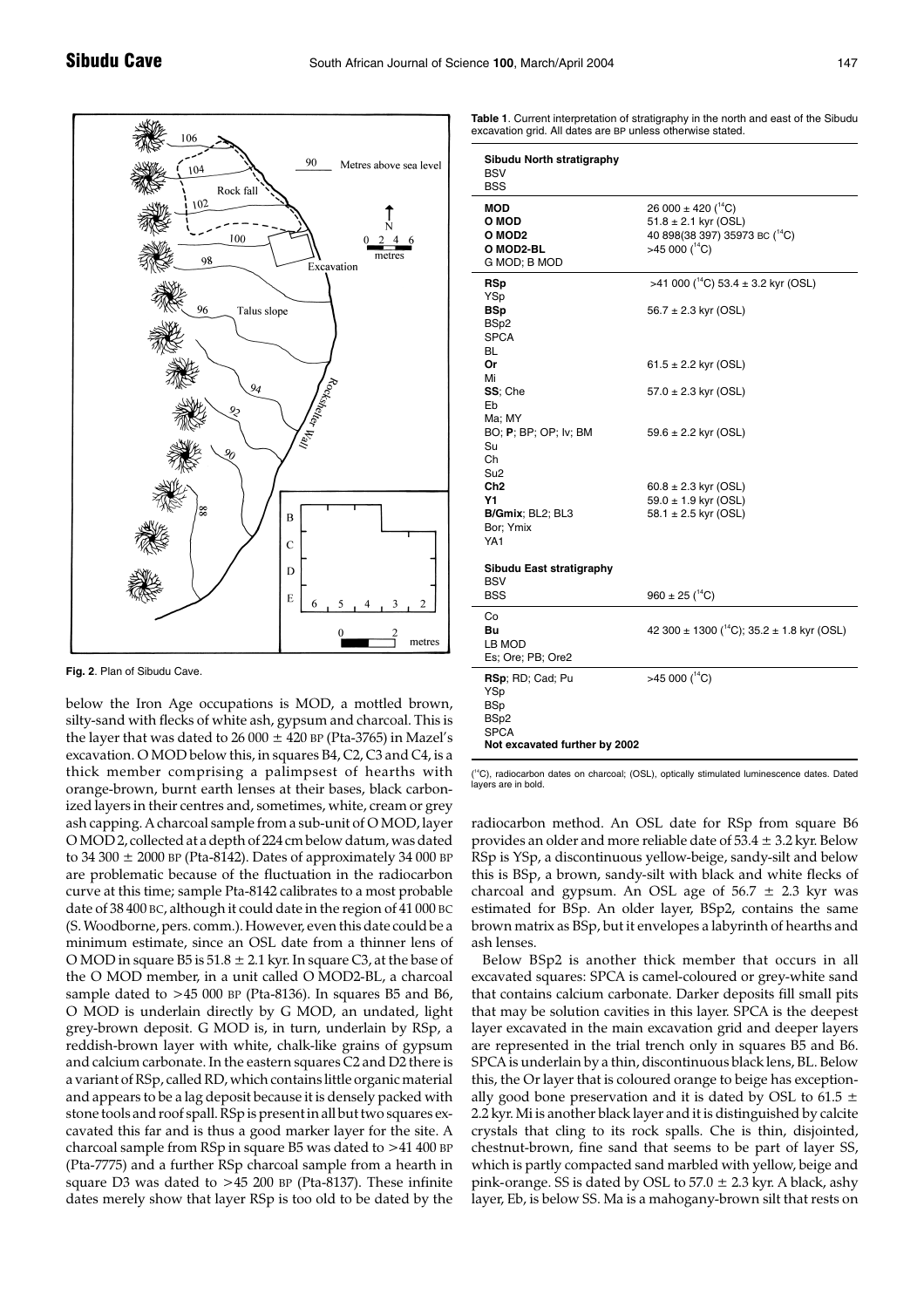

**Fig. 3**. Stratigraphy of Sibudu Cave.

several discontinuous layers: MY, which looks like SS, BO, a burnt-ochre silt, BP, a brown silt with white flecks, and P, which is an orange-brown sandy-silt with white flecks of gypsum. P is dated by OSL to 59.6  $\pm$  2.2 kyr. The small lenses Iv (white ash) and BM (black ash) are probably parts of a hearth within P. OP is a discontinuous, orange sand with crumbs of gypsum and charcoal. Su and Su 2 are thin, concreted, gritty layers of sulphur-yellow sand. This colour is unique in the sequence. The two sulphur-coloured layers are separated and underlain by chocolate-coloured lenses, Ch and Ch2. Ch2 is dated by OSL to  $60.8 \pm 2.3$  kyr. G1 is a grey ash in the north-eastern corner of Square B5. Y1 is a yellow, sandy-silt with some spalls and it has been dated by OSL to  $59.0 \pm 1.9$  kyr. B/G Mix and B/G Mix2 are mottled brown-grey, ashy deposits with some spalls. B/G Mix has been dated by OSL to  $58.1 \pm 2.5$  kyr. BL2 and BL3 are dark ash units within B/G Mix. W is a white ash layer in the north-eastern corner of square B5 and Bor is a deep brown, organic-rich deposit under B/G Mix2. Y Mix and YA 1 are yellow, ashy silts.

The relationship between the stratigraphy in the north and that in the east of the excavation grid is not yet fully understood and it is hoped that more dates from the younger layers will provide the necessary resolution. Table 1 is therefore a preliminary statement and it suggests that the northern members MOD to OMOD2 do not have stratigraphic equivalents in the eastern part of the excavation grid. O MOD, dated  $51.8 \pm 2.1$  kyr near the top of the northern sequence, is considerably older than layer Bu (35.2  $\pm$  1.8 kyr), which is near the top of the eastern sequence and there may be a hiatus between these older and younger units. At this preliminary stage of dating, it therefore seems that the eastern part of the excavation grid, which is close to the cave wall, contains a small area in which a relatively young set of occupation horizons occurs. This set appears to be missing from the northern part of the excavation grid.

#### **Environments: present and past**

Today the Sibudu area receives an average summer rainfall of about 750 mm and average winter rainfall of about 250 mm. Summers are humid and hot with mean January temperatures of 22–25°C and mean July temperatures of 17–20°C. Clearly these conditions would have been different during the Last Glacial, when most of the Sibudu sequence described here was being formed. Circumstances would not, however, have been uniformly dissimilar from those of today: the oxygen isotope record for the deep-sea core RC17-69 off KwaZulu-Natal<sup>8</sup> shows two cold periods (Stages 2 and 4) and one somewhat warmer period (Stage 3 — about 60 000 to 32 000 years ago) during the Last Glacial. Thus it is not possible to characterize the climate and vegetation regime of the Last Glacial simplistically, even though the Last Glacial environment was generally cooler and drier than the present regime.

In contemporary environmental circumstances Sibudu Cave falls within the Indian Ocean Coastal Belt, specifically within the Tongaland-Pondoland regional vegetation mosaic that has its southern boundary in the neighbourhood of Port Elizabeth and its northern boundary at the Limpopo River in Mozambique.<sup>9</sup> North of the Limpopo is the Zanzibar-Inhambane regional mosaic of the Indian Ocean Coastal Belt. The two regional mosaics have only 29 species in common, so the vegetation of the two coastal belt regions is dissimilar.

In the Tongaland-Pondoland regional mosaic there are five main types of forest, using Moll and White's definition: undifferentiated lowland forest, sand forest, dune forest,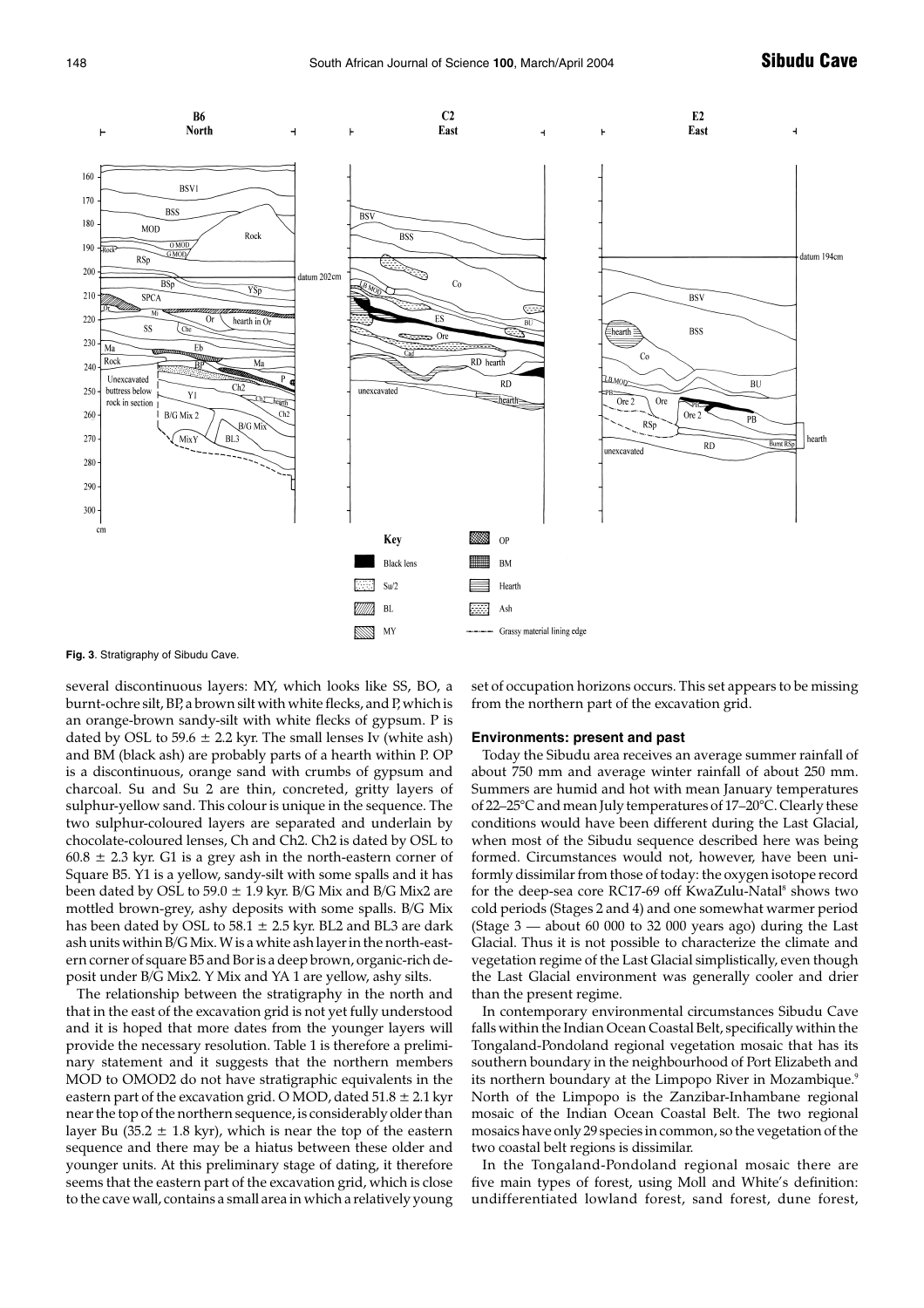swamp forest, and fringing forest.<sup>9</sup> Broadly speaking, the area around Sibudu Cave falls within undifferentiated lowland forest called Coastal Forest by Lubke and McKenzie,<sup>10</sup> Coastal Bushveld-Grassland by Low and Rebelo,<sup>11</sup> Coast Belt Forest by Acocks<sup>12</sup> and a Coastal and Riverine Ecozone by Grant and Thomas.13 The forest is essentially evergreen with varying proportions of semi-deciduous species and it develops from just above sea level to about 300 m a.m.s.l. where rainfall is usually greater than 700 mm and temperatures are not extreme.<sup>9</sup>

Existing examples of the original vegetation are mere remnants; the main cause of its eradication in the Tongaat area has been deforestation for the planting of sugar plantations. The vegetation around Sibudu Cave has survived because of the rugged cliff, which is not useful to farmers, but sugarcane plantations extend right to the edge of the cliff above the cave. Unfortunately, even this remnant forest on the steep slope is threatened by encroaching exotic species, by its use as firewood and by the extensive stripping of bark for traditional medicine.

The cave is camouflaged by the shadows of the forest. There is a rich diversity of taxa including: canopy species such as: *Celtis africana, C. mildbraedii, Millettia grandis, Combretum kraussii, Albizia adianthifolia, Harpephyllum caffrum, Ficus lutea, F. natalensis, F. polita, F. sur, F. glumosa, F. ingens, Mimusops obovata, Strychnos gerradii, S. henningsii, S. usambarensis, S. decussata, Croton sylvaticus, Protorhus longifolia, Vepris lanceolata, Bridelia micrantha, Zanthoxylum davyii, Calodendrum capense*; sub-canopy species such as *Teclea gerrardii, Clausena anisata, Canthium inerme, Drypetes arguta, Rawsonia lucida, Diospyros natalensis, Cryptocarya woodii, Ochna natalitia, Sideroxylon inerme, Maerua racemulosa;* woody lianas and climbers such as *Asparagus* spp, *Capparis tomentosa, Cyphostemma hypoleucum, Cissus fragilis, Rhoicissus digitata, R. tomentosa, Dalbergia armata, D. obovata, Uvaria caffra* and *Dalechampia capensis*; and forest margin species such as *Clerodendrum glabrum, Combretum molle, Dichrostachys cinerea, Rhus chirindensis, R. gueinzii, R. pentheri, Kraussia floribunda, Vangueria randii, Lagynias lasiantha, Trema orientalis* and *Crotalaria pallida.*

Other species that more properly belong in woodland, bushland and thicket vegetation include *Trichilia emetica, Syzygium cordatum* and *Euclea natalensis.*<sup>9</sup> The rare *Celtis mildbraedii,* represented by a single large specimen that dominates the Sibudu hill slope, is an indicator of a mature forest in historical times.<sup>14</sup> The fruits of *C. mildbraedii* are so sought after by thick-billed weavers and monkeys that there is little chance for any seeds to reproduce.

Both the preliminary charcoal analysis (Allott, this issue) and the seed analysis (Wadley, this issue) show that many of the taxa listed here were also present during the Last Glacial, when the site was occupied. There are, however, a few species represented during the MSA that do not currently grow in the coastal regimes of KwaZulu-Natal. These imply that more northerly vegetation elements were once part of the region and that the local savanna component may have been larger than it currently is. The fauna represented in the cave and described in this issue by Plug lend support to the interpretation of substantial tracts of savanna during the Last Glacial. Zebra are particularly well-represented in the cave, but large animals such as giraffe, which thrive in dry savanna, are also present. According to Plug, the presence at Sibudu of brown hyena, giraffe, grey rhebuck, klipspringer, blue wildebeest, sable/roan, waterbuck, impala and red hartebeest all suggest that drier than present conditions and an open savanna vegetation occurred during late Pleistocene times. She suggests that conditions may have been comparable to those of the modern Kruger National Park.

The increased savanna component would have been stimulated

by drier as well as cooler conditions and there are proxy data in KwaZulu-Natal to support the appearance of these prerequisites. Colluvial deposits accumulated here during the Last Glacial and this colluviation evidently occurred during periods of increased aridity and reduced vegetation.15 Further support for the dry phase comes from the western shores of Lake Sibayi, KwaZulu-Natal, where freshwater diatomite beds and calcareous clays developed between about 45 000 and 24 800 years ago, suggesting drying out of the lake.<sup>16</sup> Isotope studies of KwaZulu-Natal palaeosols show that there was no change in the proportions of  $C_4$  and  $C_3$  grasses between about 45 000 and 12 000 years  $ago<sup>17</sup>$  and this implies that, notwithstanding the altered precipitation pattern, there was no change from the current summer rainfall pattern.

During the last glaciation Sibudu would, of course, have been placed further from the coast than it is today because of the lowering of sea level. This is evidenced by the KwaZulu-Natal river mouths that in the past were cut back into bedrock considerably more than their present level.<sup>18</sup> Relatively broad bed-rock channels occur just below mean sea level; perhaps they are Eemian channels from the Last Interglacial stage, but these are incised by deeper, narrower troughs, thought to be of Last Glacial age. Such incisions are seen in the Tongati and Mgeni, as well as other KwaZulu-Natal rivers.<sup>16</sup> The Tongati River bedrock channel is cut back to –30 m because small rivers have small bedrock channels, but the Mgeni River cuts back –52 m into bedrock near Durban.<sup>19</sup> At the height of the last glaciation the shoreline in the Durban region was 30 to 40 km offshore of its present position and similar distances could be expected for the coastline off the Tongati River mouth. It can therefore be predicted that the presence of marine creatures would be uncommon in most of the MSA layers of Sibudu.

#### **The cultural remains**

The Iron Age layers BSV and BSS contain potsherds, upper and lower grindstones, rare pieces of metal, many glass beads, pits filled with ash, bones, seed, wood, wooden stakes, potsherds and even some basket-work. The remains of daga (burnt clay) hut floors were present together with grass matting and a digging stick. A cache of bead necklaces comprising many coiled strands was found in a small pit in square B4 of layer BSS. Most of the beads were Indian red glass beads (M. Wood, pers. comm.), but there were a few turquoise glass beads and an entire necklace of ostrich eggshell beads into which were strung a marine shell and a few blue glass beads.

Directly below the Iron Age occupation layers are traditional MSA material culture items because no LSA occupations are present in the cave. Most of the MSA cultural material is made from stone. Analysis of the stone tools from the upper layers of the eastern part of the excavation is complete, but not yet published (Wadley, in prep.). Here there are some rare examples of small bifaces and hollow-based points. Neither bifaces nor hollow-based points were found in the northern part of the excavation grid. The bifaces are not points, but are elliptical tools with sharp cutting edges and they have been worked entirely across both faces by removing small flakes from their perimeters. Hollow-based points are triangular projectile heads that have their bases thinned and shaped to a concave form to facilitate hafting.<sup>3</sup> Hollow-based points were also found at Umhlatuzana Cave, $^{20}$  approximately 90 km from Sibudu, and the tool type may be a regional variant of the final MSA. Other retouched tools found in these layers include unifacial and bifacial points, straight and convex scrapers, scaled pieces and notches.

Cochrane's preliminary analysis (in prep.) of the post-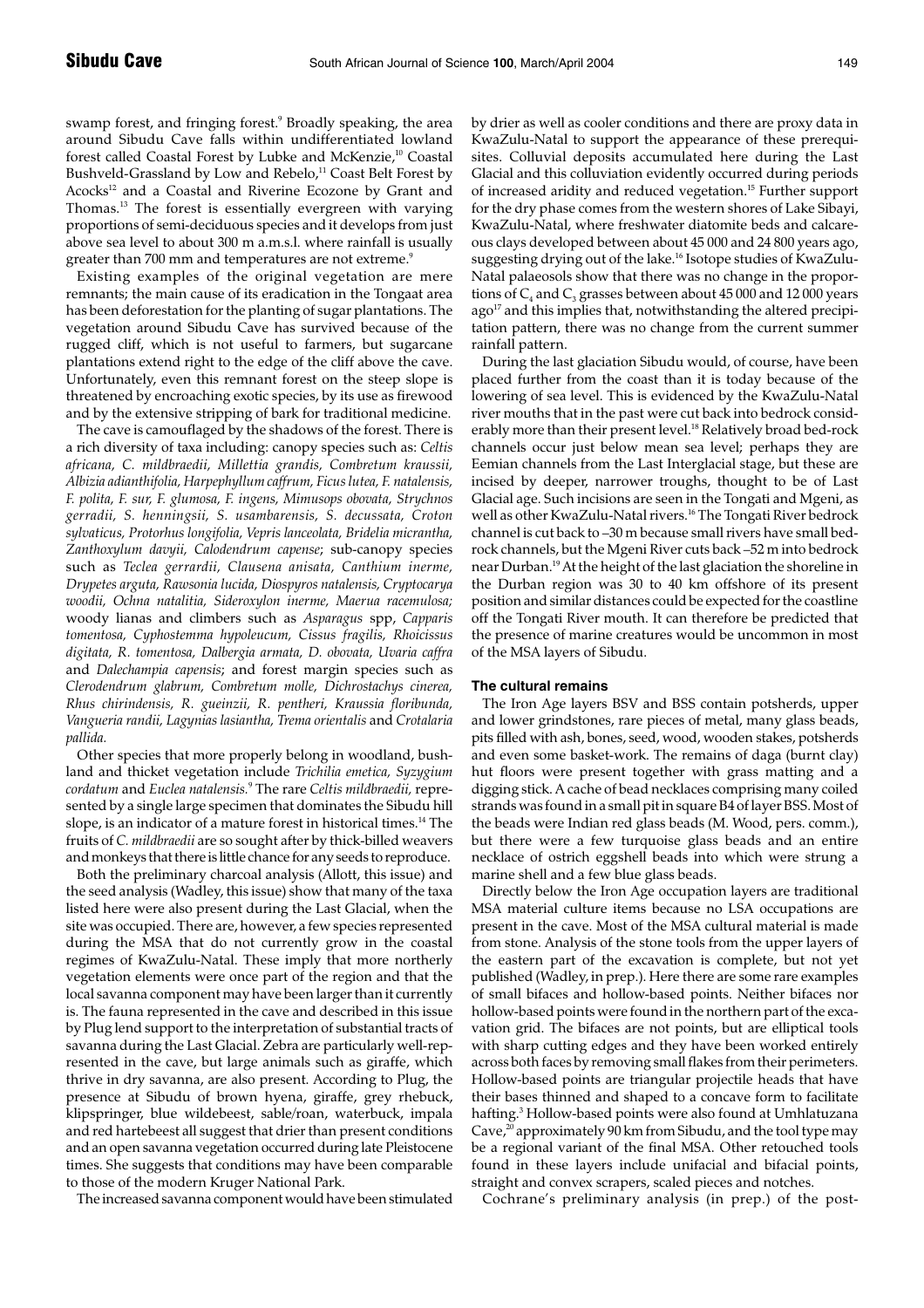Howiesons Poort (*c.* 61 000–26 000 years ago) stone tools from the trial trench in the northern part of the excavation grid. He shows that there are few technological or typological changes within this period, but there are changes in the use of raw materials evident between the older versus the younger layers. Dolerite and hornfels tools are most common in the upper layers, whereas quartz becomes a far more important rock type in the earlier layers. Williamson has microscopically analysed the residues from a selection of Sibudu stone tools (see this issue) and has identified a predominance of plant residues on the tools. In addition, she has found frequent traces of ochre and resins on some tools and there is compelling evidence to suggest that such residues represent the remains of hafting material that once attached the stones to bone or wooden hafts.<sup>21</sup>

Excavations in late 2002 yielded a Howiesons Poort Industry in square B6 of the trial trench, in layers not shown in Fig. 3. Although as yet undated, this industry is clearly older than 61 000 years ago. Backed tools are predominantly segments, most of which are manufactured on dolerite and are therefore less regular in appearance than backed tools associated with Howiesons Poort assemblages from most other sites. The backed artefacts are accompanied by a higher proportion of blades and more large sandstone flakes than the more recent Sibudu assemblages. The density of worked stone appears, based on an intuitive examination, to be far greater in the Howiesons Poort layer than in any of the more recent layers. To some extent this may be because there is less organic material in the Howiesons Poort than in more recent deposits, although organic remains, such as bone, charcoal and charred seeds still occur here. Since the industry has, as yet, been excavated from only one square metre of the site, little more can be said about it at present.

Deliberately engraved bone was not recovered from the excavation before the late 2001 season, when a piece of caudal rib with ten parallel notches was recovered from square E2, layer BSp2. The bone was directly dated by accelerator mass spectrometer (AMS) to 28 880  $\pm$  170 BP (GrA-19670) and it is the only directly dated piece of worked bone in the southern African MSA. The piece is described and interpreted by Cain, in this issue. Layer BSp2, in which the engraved bone was found, is definitely older than 28 880  $\pm$  170 BP because it lies within the sequence that dates to >51 000 years ago. The implications of this dating conundrum will be discussed elsewhere (Wadley, Cain and Woodborne, in prep.). Other pieces of MSA worked bone include a ground, polished 'pin' from square C2, layer Co. This 'pin' is much thinner than ground and polished bone points that are found in southern African LSA sites.

#### **Discussion**

Sibudu Cave contains one of the most extraordinary sequences of post-Howiesons Poort MSA dates in South Africa. There are ten OSL dates for this Industry at the site. Nine of the dates are between about  $61.5 \pm 2.2$  kyr and  $51.8 \pm 2.1$  kyr. These nine dates were obtained from a depth of deposit spanning more than a metre. Probably no more than ten thousand years of occupation is represented in this deep deposit, much of which is culturally rich. This suggests intensive occupation during a relatively short space of time, something that was not anticipated in an earlier assessment of the site.3 Higher in the sequence there appears to have been one pulse of occupation supported by an OSL age of  $35.2 \pm 1.8$  kyr. A more recent MSA occupation might date to about 26 000 years ago, based on a radiocarbon date that Mazel obtained in the 1980s, but the layer may prove older when new OSL dates are processed.

Proxy environmental data from Sibudu in the form of charcoal,

seeds and fauna suggest that the cave inhabitants experienced cooler, drier conditions than at present and that there may have been a larger savanna component to the vegetation than is the case today. During the entire MSA sequence animal populations include species that today thrive in savanna environments and the faunal list includes species, like giraffe, which are not known historically in the Sibudu area.

The presence of a final MSA industry with hollow-based points and an earlier Howiesons Poort Industry makes the Sibudu sequence comparable to that from Umhlatuzana Rock Shelter, approximately 90 km southwest of Sibudu. Holley Shelter, about 60 km west of Sibudu, is another KwaZulu-Natal shelter site containing MSA occupation, but it does not include a Howiesons Poort Industry.<sup>22,23</sup> Border Cave, north of Sibudu on the Swaziland border, should be culturally and perhaps even environmentally similar to much of the Sibudu sequence, but MSA occupation at Border Cave is not more recent than 40 000 years ago<sup>24</sup> and it is therefore only the earlier assemblages that can be compared with Sibudu. Border Cave contains both Howiesons Poort and pre-Howiesons Poort industries, but the siliceous rocks used at this site make direct comparisons with the hornfels and dolerite tools of Sibudu impossible. Rare backed tools were also found in the small assemblage from the 'lost' southern KwaZulu-Natal site of Alfred County,<sup>25</sup> but it is unwise to ascribe such a tiny assemblage to Howiesons Poort or, indeed, to any other industry.

The notched bone from Sibudu, which is either dated 28 880  $\pm$ 170 BP or >51 000 years ago, depending on which date is accepted, can be compared to older pieces from the Howiesons Poort of Klasies River Mouth, which include a bone point as well as a piece of notched rib.<sup>26</sup> Worked bone points and awls from Blombos Cave are even older. $27-29$  A residue analysis of the notches on the Sibudu notched bone showed that there were no residues in the cut-marks themselves. This suggests that the notches were not functional in the sense of, for example, having been used to prevent twine from slipping from a haft.

Future work at Sibudu Cave will involve excavating the trial trench through the Howiesons Poort layers and advancing the remaining 16 squares to meet the level of the trial trench. Environmental studies such as seed and faunal analyses will continue. New studies, not incorporated here, but to be included in the next round of research, involve geomorphology of the cave sediments and isotope examination of the deposits and the grazer teeth.

We are grateful to Stephan Woodborne for unpublished information on the Sibudu radiocarbon dates; he also processed the engraved bone for the AMS date and took the sediment samples for OSL dating as well as doing field gamma spectrometry measurements. Other unpublished data, for which we express thanks, are from Ina Plug, Rodney Maud, Geoff Nichols, Robyn Pickering and Solveig Schiegl. We are especially indebted to the authors whose papers appear in this volume for their valued contribution to the Sibudu project. Grant Cochrane mapped Sibudu Cave and Wendy Voorvelt redrew Figs 1, 2 and 3. Marilee Wood identified the glass beads. We appreciate the encouragement received from Aron Mazel, who introduced L.W. to the site, and the Natal Museum and AMAFA. We value collaboration with Gavin Whitelaw of the Natal Museum. Support from the School of Geography, Archaeology and Environmental Studies and the University of the Witwatersrand is also acknowledged. Amelia Clark assisted with the early excavations at Sibudu and Christine Scott has given support in many ways since the inception of the project. Len van Schalkwyk and Beth Wahl excavated a few square metres of the IA deposits and students from the ACACIA programme at Wits have helped with excavations and with cleaning and curation of artefacts and bone. The Sibudu project is funded by the National Research Foundation (NRF), but opinions expressed here and conclusions arrived at are those of the authors and are not necessarily to be attributed to the NRF. The OSL project was part of a Ph.D. project funded by a Sir Henry Strakosh memorial grant and a British Council overseas